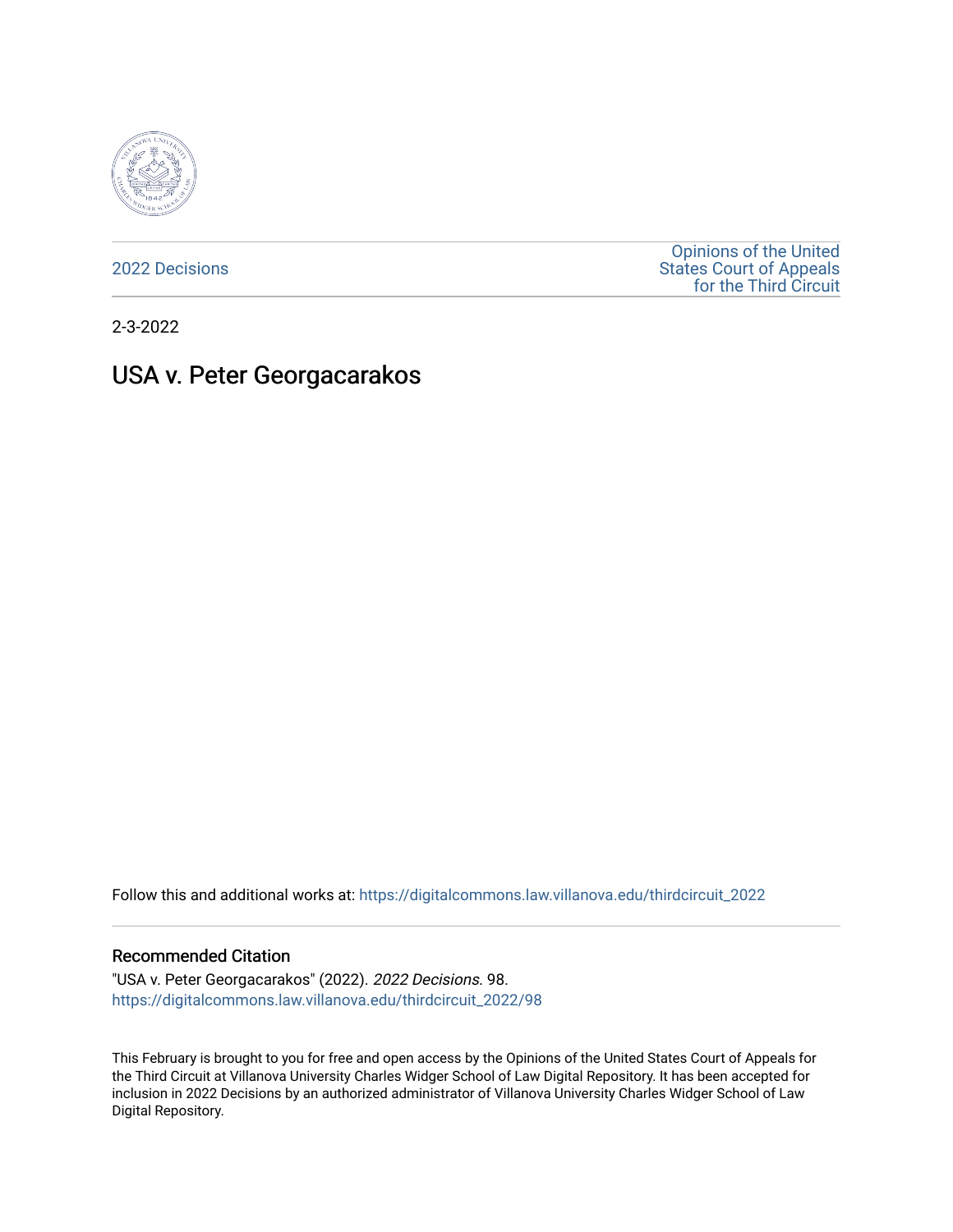## **NOT PRECEDENTIAL**

UNITED STATES COURT OF APPEALS FOR THE THIRD CIRCUIT

\_\_\_\_\_\_\_\_\_\_\_

No. 21-1549 \_\_\_\_\_\_\_\_\_\_\_

#### UNITED STATES OF AMERICA

v.

PETER N. GEORGACARAKOS, Appellant

On Appeal from the United States District Court for the Middle District of Pennsylvania (D.C. Criminal Action No. 4-02-cr-00034-002) District Judge: Honorable Matthew W. Brann

\_\_\_\_\_\_\_\_\_\_\_\_\_\_\_\_\_\_\_\_\_\_\_\_\_\_\_\_\_\_\_\_\_\_\_\_

\_\_\_\_\_\_\_\_\_\_\_\_\_\_\_\_\_\_\_\_\_\_\_\_\_\_\_\_\_\_\_\_\_\_\_\_

Submitted on Appellant's and Appellee's Motions for Summary Action Pursuant to Third Circuit LAR 27.4 and I.O.P. 10.6 December 16, 2021

Before: MCKEE, GREENAWAY, Jr., and PORTER, Circuit Judges

(Opinion filed February 3, 2022) \_\_\_\_\_\_\_\_\_

> OPINION\* \_\_\_\_\_\_\_\_\_

<sup>\*</sup> This disposition is not an opinion of the full Court and pursuant to I.O.P. 5.7 does not constitute binding precedent.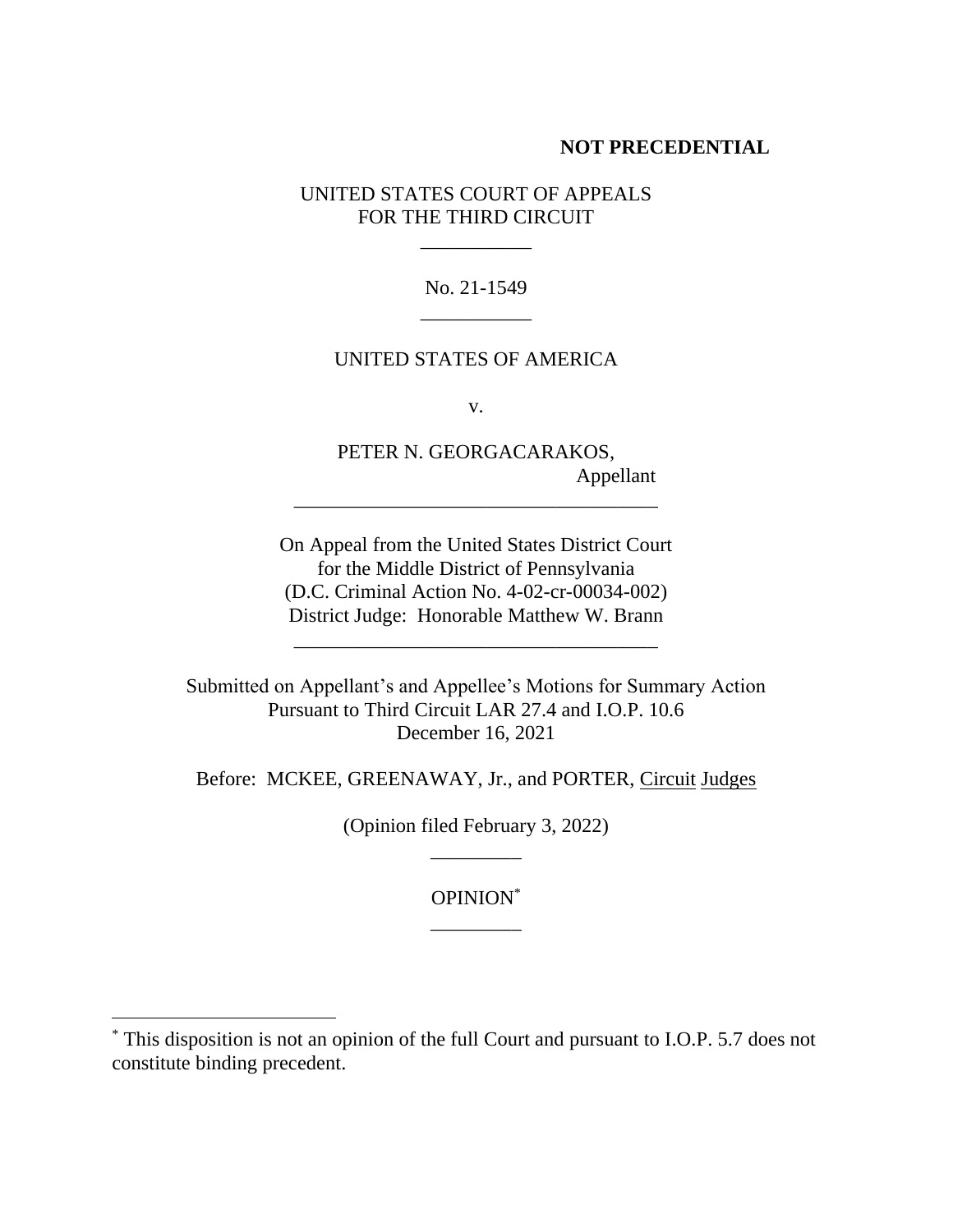## PER CURIAM

Pro se appellant Peter Georgacarakos appeals the District Court's order denying his motion for compassionate release under 18 U.S.C. § 3582(c)(1)(A). The Government has filed a motion for summary affirmance, and Georgacarakos has filed a cross-motion for summary reversal. For the reasons that follow, we grant the Government's motion, deny Georgacarakos's motion, and will summarily affirm the District Court's judgment.

Georgacarakos requested compassionate release as to a 22-year sentence that the United States District Court for the District of Maine imposed on him for drug offenses. See United States v. Georgacarakos, 988 F.2d 1289 (1st Cir. 1993) (affirming criminal judgment).<sup>1</sup> That sentence was enhanced by Georgacarakos's criminal history: because he had prior convictions for a controlled-substance offense and for burglary of a dwelling, the District Court ruled that he was a "career offender" under U.S.S.G. § 4B1.1. In his motion for compassionate release, Georgacarakos argued that the law had subsequently changed in his favor, and based on the First Step Act and an amendment to the Guidelines, he would not qualify as a career offender if he were sentenced today.

The District Court denied the motion, concluding that Georgacarakos had not presented a proper basis for compassionate release. Georgacarakos appealed. The

<sup>&</sup>lt;sup>1</sup> While incarcerated for that conviction, Georgacarakos was convicted of second-degree murder stemming from a knife fight at the prison resulting in the death of an inmate. He was sentenced to an additional 30 years' imprisonment to run consecutively to the 22 year sentence he was already serving. See M.D. Pa. Cr. No. 4-02-cr-00034-002, ECF No. 528.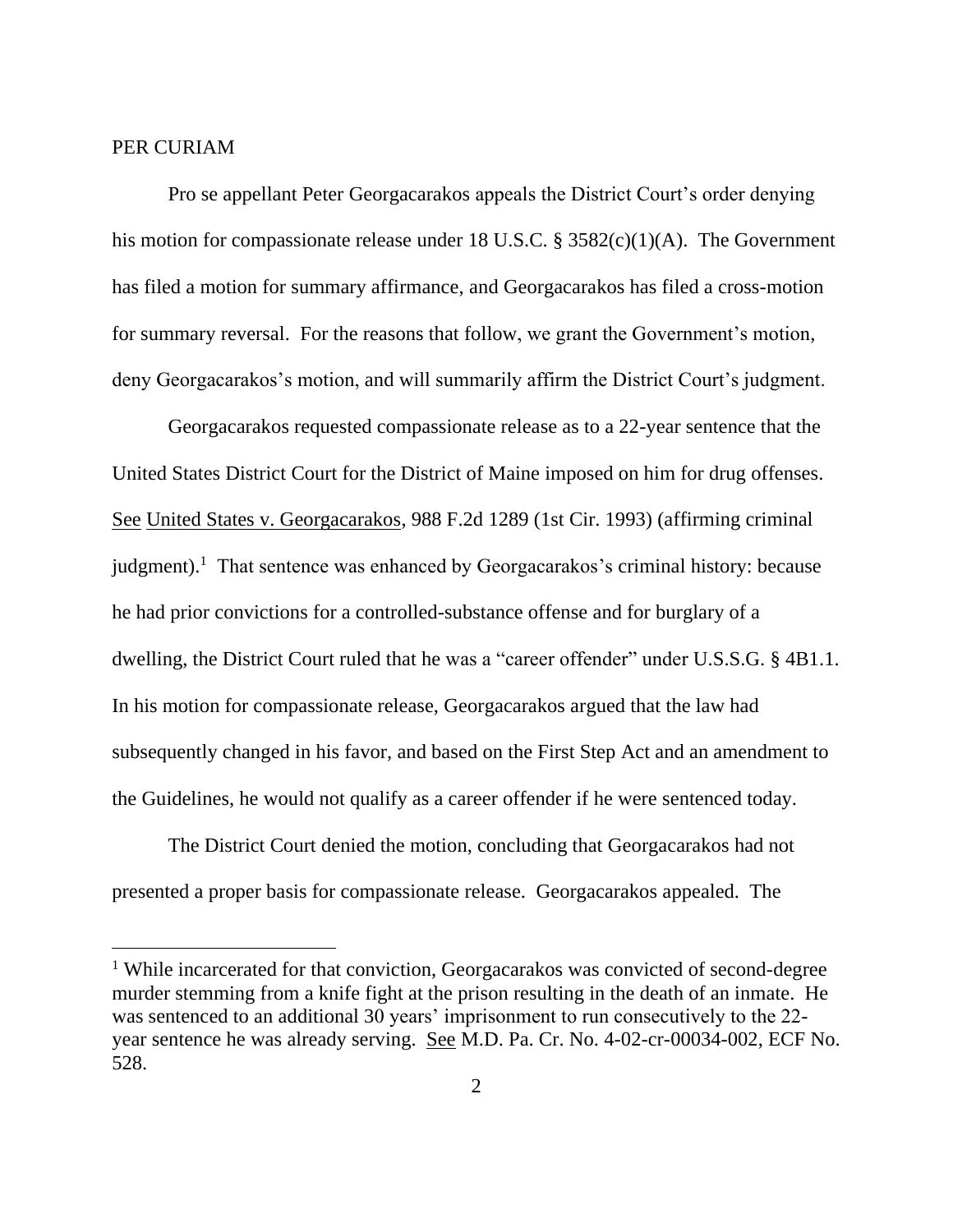Government has filed a motion for summary affirmance, and Georgacarakos responded and asked for summary reversal. The Government has also filed a motion to seal medical records that it provided.<sup>2</sup>

We have jurisdiction under 28 U.S.C. § 1291. We review the District Court's order for abuse of discretion. See United States v. Pawlowski, 967 F.3d 327, 330 (3d Cir. 2020). We may take summary action if "no substantial question is presented" by the appeal. 3d Cir. L.A.R. 27.4.

The District Court did not err. The compassionate-release provision states that a district court "may reduce the term of imprisonment" and "impose a term of probation or supervised release" if it finds that "extraordinary and compelling reasons warrant such a reduction." 18 U.S.C. § 3582 $(c)(1)(A)(i)$ . The only basis for compassionate release that Georgacarakos asserted was a change in sentencing law that he acknowledges has not been made retroactive. See 3d Cir. ECF No. 5 at 3. We have recently held that "nonretroactive sentencing reductions are not extraordinary and compelling reasons for purposes of  $\S 3582(c)(1)(A)$ ." United States v. Andrews, 12 F.4th 255, 262 (3d Cir. 2021). Georgacarakos is thus not entitled to compassionate release.

<sup>&</sup>lt;sup>2</sup> The medical records show that Georgacarakos has received a COVID-19 vaccine. However, Georgacarakos has not sought compassionate-release based on the COVID-19 pandemic. See 3d Cir. ECF No. 5 at 2 (stressing that he "did not raise" this argument).